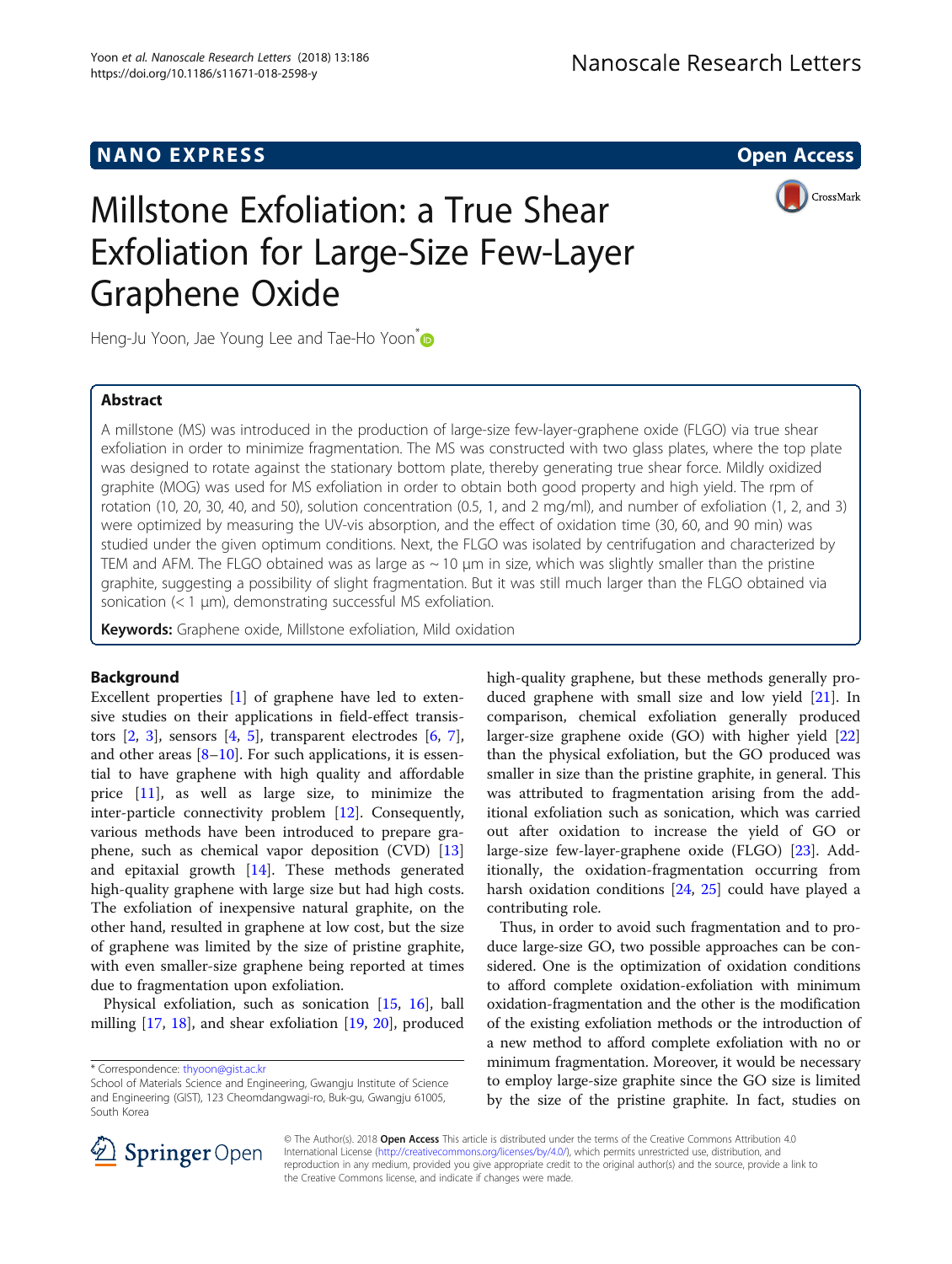millimeter- to few-hundred-micron-size graphite [\[26](#page-6-0)–[31](#page-6-0)] reported much larger GO than the ones obtained from the widely used 325-mesh graphite [\[22](#page-6-0)].

Concerning the first approach, three types of oxidation conditions were studied in the literature: (1) two-step oxidation  $[26-29]$  $[26-29]$  $[26-29]$  $[26-29]$  $[26-29]$ ; (2) preparation of graphite intercalation compound (GIC) or expanded graphite, followed by exfoliation [\[32](#page-6-0)–[34\]](#page-6-0); and (3) oxidation under harsher conditions than the ones used in the Hummers method [[35](#page-6-0)–[37](#page-6-0)]. These methods produced much larger GO than the previously reported methods, but the GO size was still smaller than the pristine graphite, indicating that oxidation-fragmentation occurred [\[24](#page-6-0), [25](#page-6-0)].

As for the second approach, a comprehensive review of the existing methods is necessary, if a modification or an introduction of a new method is to be attempted. Mild sonication produced much larger GO than the conventional sonication exfoliation, but the GO was still smaller in size than the pristine graphite [[37](#page-6-0)–[39](#page-6-0)], which suggests that a high degree of fragmentation occurred. On the other hand, gentle shaking [\[30](#page-6-0), [36](#page-6-0), [40](#page-6-0)] generated GO with a size similar [[30\]](#page-6-0) to or slightly smaller [[40](#page-6-0)] than the size of the pristine graphite, demonstrating little fragmentation, but the yield was very low. In addition, Ang and co-workers [\[35\]](#page-6-0) employed refluxing of the mildly oxidized GTO to produce GO, generating a size of 330  $\mu$ m<sup>2</sup> (~ 18  $\mu$ m), but the size of the pristine graphite was not reported, making it difficult to determine whether fragmentation occurred or not. Refluxing was also attempted with large graphite (80 mesh, 178 μm max) in DMF with urea, generating graphene of 10 μm in very low yield [\[31](#page-6-0)].

As seen from these, it may not be possible to obtain large-size GO with high yield when the existing methods are employed, even with the use of a large graphite, suggesting that finding a new method may be the better approach. In light of this, shear exfoliation, one of the physical exfoliation methods, received our attention since it is expected to give little or no fragmentation, thereby providing large FLGO. Contrary to expectations, however, small FLGO was reported, suggesting that a high degree of fragmentation may have occurred due to the high-speed blender [[10,](#page-6-0) [19\]](#page-6-0) used for shear exfoliation. It is believed that the blade of the blender exerted high impact force, rather than true shear force, on the graphite oxide (GTO), which resulted in a high degree of fragmentation along with exfoliation.

This led us to seek a new device capable of generating true shear force for exfoliation so that the shear force is parallel to the graphene layer. In this sense, two parallel plates, which move or rotate against each other, appear to be a promising configuration, suggesting a millstone-like device in which the runner stone rotates against the stationary bed stone. In this study, therefore, a new

millstone-based device was introduced for the exfoliation of GTO, in an effort to minimize fragmentation and produce large-size FLGO. In addition, mildly oxidized graphite (MOG) was employed to afford FLGO with both good property and high yield, as reported previously [\[41](#page-6-0)].

## **Methods**

#### **Materials**

Natural graphite (325 mesh, 99.8%, metal basis) was purchased from Alfa Aesar (Ward Hill, MA, USA), and  $KMnO<sub>4</sub>$  (ACS reagent, >99%) was supplied by Sigma-Aldrich (St. Louis, MO, USA). HCl (extra pure,  $> 35\%$ ), H<sub>2</sub>SO<sub>4</sub> (extra pure,  $> 95\%$ ), and H<sub>2</sub>O<sub>2</sub> (extra pure, > 35%) were purchased from OCI (Korea).

### Design and Fabrication of Millstone

The millstone (MS) device was designed so that the top glass plate (runner stone) rotates against the stationary bottom plate (bed stone) to generate shear force (Fig. 1). Initially, real stone plates were tested, followed by steel plates, but these were not flat enough to ensure smooth rotation, as well as being difficult to machine into a desired shape. On the other hand, glass plates were much easier for machining, while their transparency made it possible to monitor the progress of exfoliation. A glass plate of 10-mm thickness was cut into a diameter of 35 cm and sandblasted, followed by grinding with an abrasive to ensure a flat and smooth surface. An electric motor with speed controller was attached to the top of the plate to supply power for the rotation.

### Mild Oxidation of Natural Graphite

Mildly oxidized natural graphite (MOG) was prepared via the modified Hummers method, as published earlier [[41\]](#page-6-0), and used for MS exfoliation to afford few-layer graphene oxide (FLGO) with good property and high yield. A brief description of the preparation of MOG is as follows: After charging 46 ml of  $H_2SO_4$  into a round bottom flask in a 20 °C water bath, 2 g of natural graphite was added, followed by the slow addition of 4 g of  $KMnO<sub>4</sub>$ . The mixture was stirred for 30, 60, or 90 min (MOG-30, MOG-60, and MOG-90, respectively) and

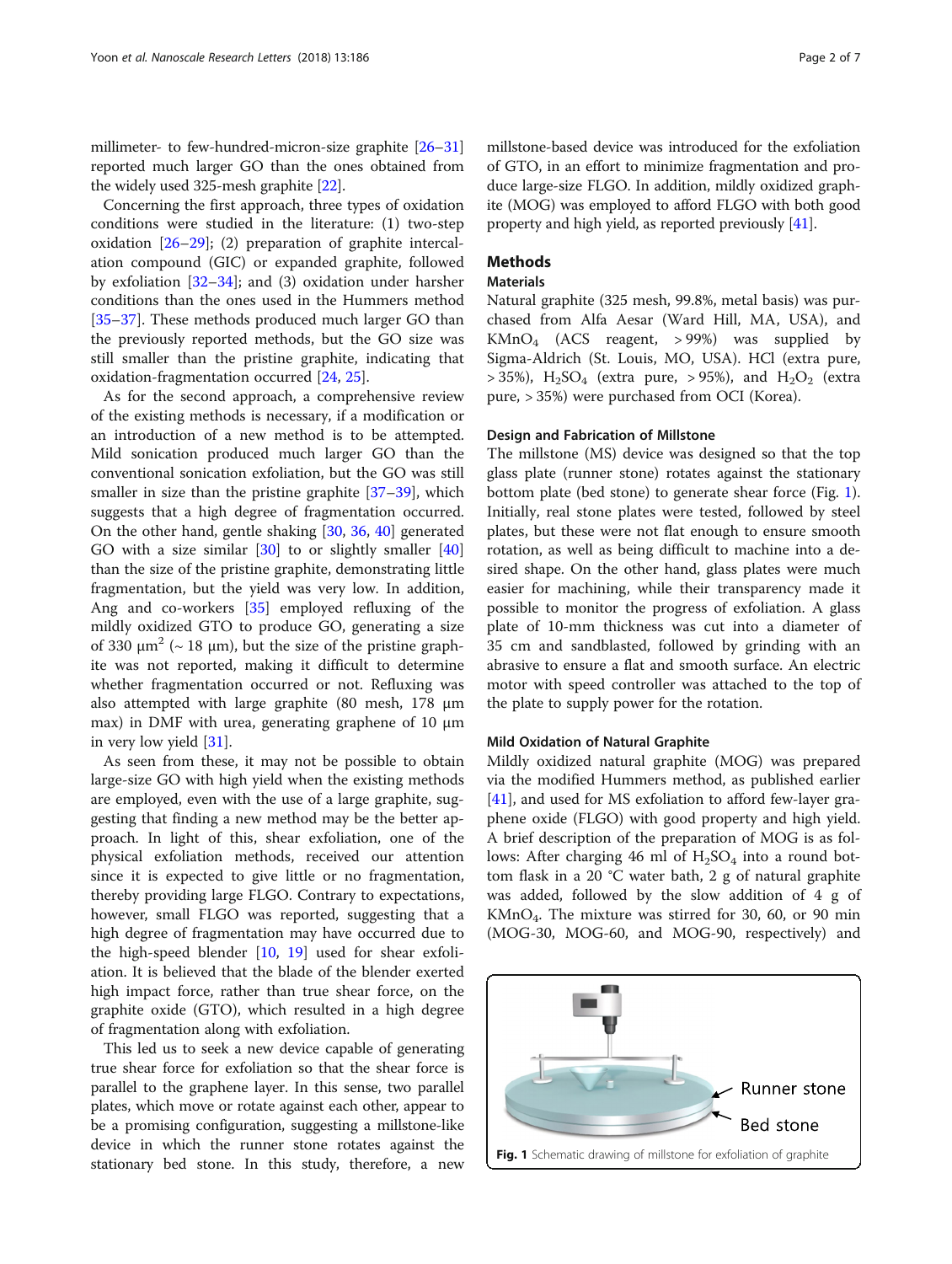poured into a 2-l bottle filled with 1.8 l of deionized water (DIW), to which the  $H_2O_2$  solution was added.

The MOG solution was transferred to a 2-l PP mesh mess cylinder and the DIW was added to make 2 l. After aging overnight, the top water was decanted and the cylinder was filled with 10% HCl solution. The process of decanting and filling with HCl solution was repeated twice. The process was then repeated three more times with DIW, and the solution was adjusted to have a concentration of 2 mg/ml. Next, the grafting of aryl diazonium salts of sulfonic acid (ADS) was carried out via the one-step process to enhance the water dispersion, as reported earlier [\[42](#page-6-0)]. Finally, the solution was cleaned by centrifugation at 4 k rpm for 30 min to remove the unreacted ADS.

### Exfoliation of MOG via Millstone

MS exfoliation was carried out first on the MOG-60 solution by varying the rpm and the concentration of MOG solution to maximize the yield of FLGO with minimum fragmentation. First, rpm of the top plate was changed from 10 to 50 with 10 ml of 1 mg/ml solution. Approximately 1 ml of the aqueous MOG solution was fed into the funnel attached to the top plate, followed by rotation at given rpm. When the solution was consumed, another 1 ml was added to the funnel, and the process was repeated until all of the 10-ml solution was consumed. At the end of exfoliation, 10 ml of the DIW was used to wash out the residual FLGO that may remain between the two glass plates.

Next, the effect of solution concentration (0.5, 1, and 2 mg/ml) was studied at 30 rpm, as described above. In addition, further exfoliation was also attempted by repeating the MS exfoliation two or three times with the same solution. A solution of 1 mg/ml concentration was used at 30 rpm, and washing with DIW was carried out only once after the final exfoliation. Reproducibility was confirmed by carrying out MS exfoliation at least three times for each solution. Finally, the solutions of MOG-30 and MOG-90 were also studied for comparison. The solutions were subjected to dialysis using a cellulose membrane (Spectrum Labs,  $d = 25.5$  mm, MWCO = 6–8 kDa) to prepare the samples for TEM and AFM analysis and for sheet resistance measurements.

### Characterization of MOG and FLGO

UV-vis spectroscopy (Agilent, 8453) was carried out for measuring the absorption at 660 nm for MOG solutions after oxidation and after exfoliation. TEM (Jeol-2100, Japan) and AFM (XE-100, Park Systems, Korea) were also utilized for the characterization of FLGO. Field emission scanning electron microscopy (FE-SEM, Jeol, JSM-7500F, Japan) was carried out at 10 keV for the characterization of MOG and exfoliated MOG by using samples coated with Pt. The sheet resistance was measured by the 4-point probe method (CMT-SR2000, Changmin Tech., Korea), and the sample weight was controlled to  $\sim$  2 mg. At least three samples were measured and the results were averaged. The yield was calculated from the weight of the precipitate and supernatant after the centrifugation of the 10-ml solution at 1 k rpm for 2 h. In addition, the yield was also calculated from the UV-vis absorption of the top solution after centrifugation and of the MOG solution before centrifugation.

# Results and Discussion

#### Mild Oxidation of Natural Graphite

Mildly oxidized graphite (MOG) solutions prepared by the modified Hummers method provided UV-vis absorptions of 7.8, 9.9, and 11.2 for MOG-30, MOG-60, and MOG-90, respectively (these are slightly higher than the values from the previous study  $[41]$  $[41]$  since they were measured at 660 nm rather than at 750 nm), indicating mild oxidation. As expected from the previous study [\[41](#page-6-0)], there was a high degree of oxidation-exfoliation, but fairly thick MOG plates with some edge-expanded MOG were observed from all samples, demonstrating that mild oxidation took place (Additional file [1](#page-5-0): Figure S1). SEM micrographs after ADS grafting showed fairly thin ( $\sim$  1 μm) MOG plates (Fig. [2](#page-3-0)) for all samples, but only MOG-30 showed the edge-expanded structure (Fig. [2a](#page-3-0)), indicating that further exfoliation took place during the grafting process. The SEM analysis also revealed a lateral size of MOG as large as  $\sim 20$  µm, which can be compared with the size of large  $(20~30~\mu m)$  and small  $(< 10 \mu m$ ) graphite particles of the as-received sample (Additional file [1](#page-5-0): Figure S1d). This shows that little fragmentation occurred upon oxidation, possibly due to mild oxidation.

#### Optimization of Rotation Speed for MS Exfoliation

First, the rpm of MS exfoliation was optimized by varying it from 10 to 20, 30, 40, and 50 using the MOG-60 solution of 1 mg/ml concentration. As the rpm increased, the absorption remained almost unchanged at 10, 20, and 30 rpm and then decreased slightly at 40 and 50 rpm, providing UV-vis absorption of 28.1, 28.2, 28.6, 27.2, and 26.5, respectively (Fig. [3a](#page-3-0)). A similar trend was also observed from the solution after centrifugation at 1 k rpm for 30 min (Fig. [3a\)](#page-3-0). It is noted that this is very similar to the Stribeck curve which shows an unchanged friction coefficient at the boundary regime but a decreased friction coefficient in the mixed regime as the speed increases. Therefore, one can say that the UV-vis absorption at 10, 20, and 30 rpm remains virtually unchanged because of the nearly constant friction force in the boundary regime, while the UV-vis absorption at 40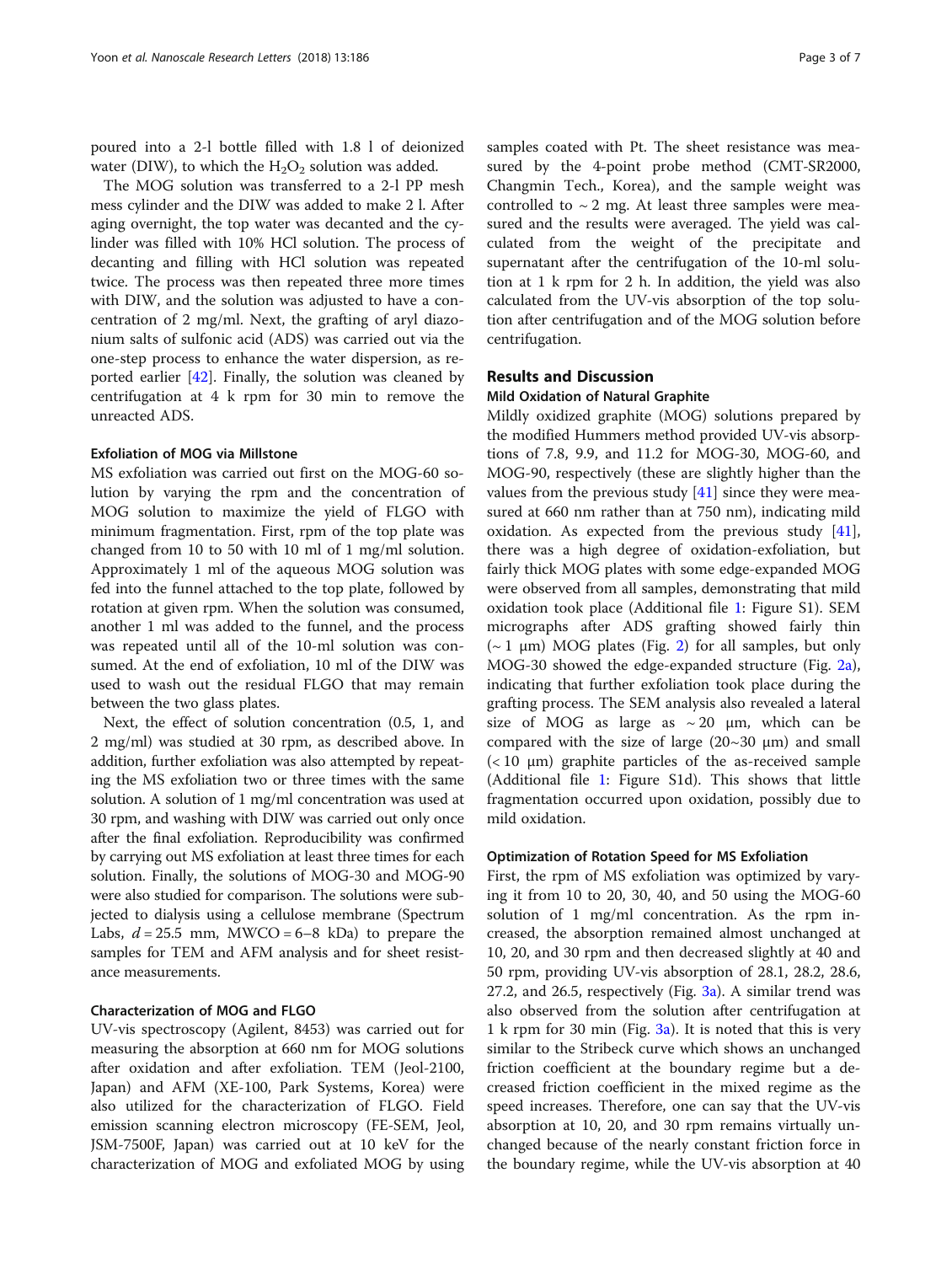<span id="page-3-0"></span>

and 50 rpm is decreased due to the decreased friction force in the mixed regime, leading to the decreased exfoliation of MOG plates.

Moreover, the time required for MS exfoliation at 10 rpm was 90 min, while 70, 45, 35, and 25 min were needed at 20, 30, 40, and 50 rpm, respectively. Based on such considerations, the rpm of 30 was selected as the optimum rpm for this study. As noted, the UV-vis absorption of MS-exfoliated samples exhibited as high as

 $\sim$  300% increase (for 30 rpm), demonstrating the excellent exfoliation capability of the proposed MS.

## Optimization of MOG Solution Concentration

When the concentration of MOG solution was varied from 1 mg/ml to 0.5 or 2 mg/ml at 30 rpm, the UV-vis absorption of 28.3 and 27.7 was obtained, respectively (Fig. 3b). It is believed that the former value is similar to the absorption of 28.6 obtained from the 1 mg/ml

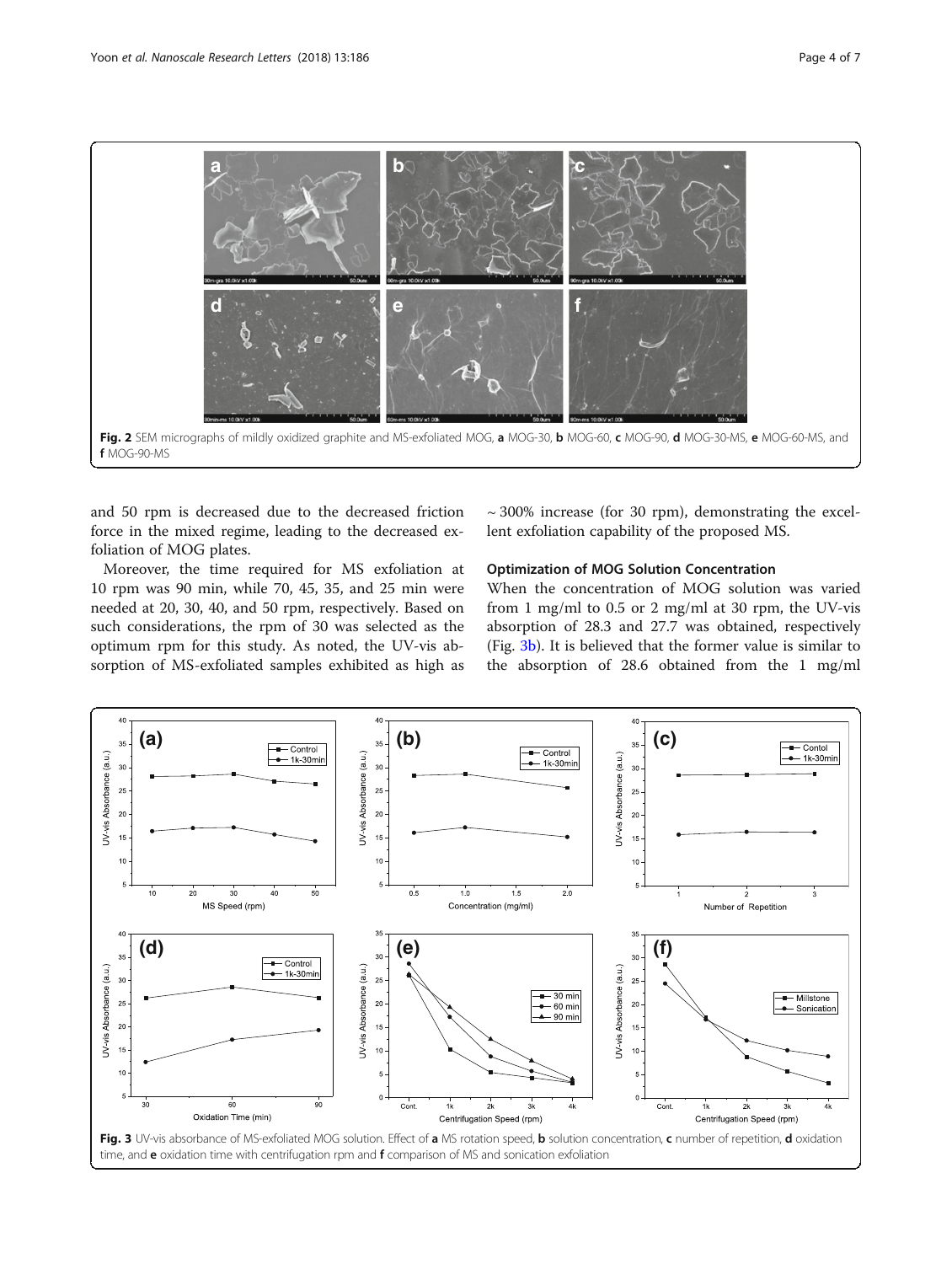solution, since the concentration is low enough (0.5 mg/ ml) to allow the complete separation of each MOG plate without stacking. This would provide maximum shear force for each MOG plate and lead to a maximum degree of exfoliation. On the other hand, the slightly lower absorption from the 2 mg/ml solution can be attributed to the presence of some stacking in the MOG plates due to the high concentration, which resulted in sliding of the MOG plates and thus deceased degree of exfoliation. Despite the similar results obtained from 0.5 and 1 mg/ ml solutions, the latter was preferred since much shorter time was needed for exfoliation (45 min as opposed to 80 min for the former). The UV-vis absorption after centrifugation at 1 k rpm for 30 min also exhibited the same trend, supporting the selection of 1 g/ml solution as the optimum concentration for this study.

### Effect of Repetition of MS Exfoliation

Since MS exfoliation was carried out only once to optimize the aforementioned conditions, an attempt was made to determine if repeated exfoliations would lead to further exfoliations. When the MS exfoliation was carried out on the MOG-60 solution of 1 mg/ml concentration at 30 rpm, the UV-vis absorption of 28.3, 28.6, and 28.9 was obtained for one, two, and three rounds of exfoliation, respectively (Fig.  $3c$ ). It can be seen that the values are very similar to each other, suggesting that repeated exfoliations are not necessary. The absorption after centrifugation at 1 k rpm for 30 min exhibited a similar trend. Therefore, a single round of exfoliation was selected, along with 1 mg/ml concentration and 30 rpm, as the optimum conditions.

### Effect of Oxidation Time on MS Exfoliation

The solutions of MOG-30 and MOG-90 under the optimum condition showed UV-vis absorptions of 26.2 and 26.3, respectively, which are slightly lower than 28.6 from MOG-60 (Fig. [3d](#page-3-0)). The lower absorption with MOG-30 can be attributed to the lower degree of exfoliation, possibly due to the lower degree of oxidation. However, the lower absorption with MOG-90 can be explained by the damaged  $sp<sup>2</sup>$  carbon bonds resulting from a high degree of oxidation, despite the higher degree of exfoliation, since the damaged  $sp<sup>2</sup>$  carbon bond does not contribute to the UV-vis absorption. This trend is similar to what was reported for the sonication exfoliation of MOG solution [[41\]](#page-6-0).

It is interesting to note that the UV-vis absorption increased with oxidation time after centrifugation (Fig. [3d](#page-3-0)), indicating that the number of FLGO increased due to the increased exfoliation with oxidation time. This is different from what was observed before centrifugation and can be explained by the degree of exfoliation that increases in the order of MOG-30, MOG-60, and MOG-90, which in turn resulted in the highest number of FLGO with MOG-90, followed by MOG-60 and MOG-30.

As the centrifugation rpm increased, the UV-vis absorption of MOG-90 decreased almost linearly (Fig. [3e](#page-3-0)), suggesting a nearly uniform distribution of FLGO (size or weight). On the other hand, MOG-60 showed a rather rapid decrease at low rpm but relatively slow decrease at high rpm. A similar behavior was observed from MOG-30 but with a much faster decrease at low rpm. This can be explained by the number of heavy (or large) FLGO present, which decreases in the order of MOG-30, MOG-60, and MOG-90 solution, and indicated that a lower degree of oxidation resulted in a lower degree of exfoliation. As noted, however, very similar UV-vis absorptions were observed at 4 k rpm centrifugation, regardless of the oxidation time, suggesting that a very low degree of fragmentation occurred upon MS exfoliation for all solutions.

On the other hand, the UV-vis absorption of the MS-exfoliated MOG-60 solution showed a very different behavior (Fig.  $3f$ ) than the one from the same solution after sonication exfoliation (24 h). The latter showed a much slower decrease in the UV-vis absorption, which is attributed to a much higher number of small FLGO resulting from the higher degree of fragmentation via sonication. This was supported by the small size  $(< 1 \mu m)$  of FLGO after sonication, as previously reported [\[43](#page-6-0)].

The SEM analysis revealed thin MOG plates (before exfoliation), which were no longer observed after MS exfoliation (Fig. [2](#page-3-0)). However, rolled or partially rolled MOG plates were observed occasionally in all MOG solutions (Fig. [2\)](#page-3-0). Such structures are believed to be formed via shear force from MS exfoliation. On the other hand, the TEM analysis of FLGO from MOG-60 showed a lateral size as large as  $\sim$  10  $\mu$ m (Fig. [4a, b](#page-5-0)), and similar TEM micrographs were obtained from MOG-30 and MOG-90 (Additional file [1](#page-5-0): Figure S2). Considering the size of graphite  $(20-30 \mu m)$  (Additional file [1:](#page-5-0) Figure S1d), there may be some fragmentation upon MS exfoliation. This can be compared with sonication exfoliation, which showed  $\sim$  1 µm or smaller size FLGO, in general [[43\]](#page-6-0). Of course, many smaller FLGOs  $(< 10 \mu m)$  are also present after MS exfoliation, likely due to the small size of the as-received graphite, along with some degree of fragmentation. The AFM analysis also showed FLGO (MOG-60) with a similar size  $({\sim}10 \,\mu m)$  as that observed in the TEM, demonstrating successful exfoliation with little fragmentation (Fig. [4c\)](#page-5-0). In addition, the AFM revealed a thickness of  $\sim$  1 nm, which corresponds to  $\sim$  3 layers, indicating good exfoliation. Similar AFM results were also obtained from MOG-30 and MOG-90, as expected (Additional file [1](#page-5-0): Figure S3). Of course, much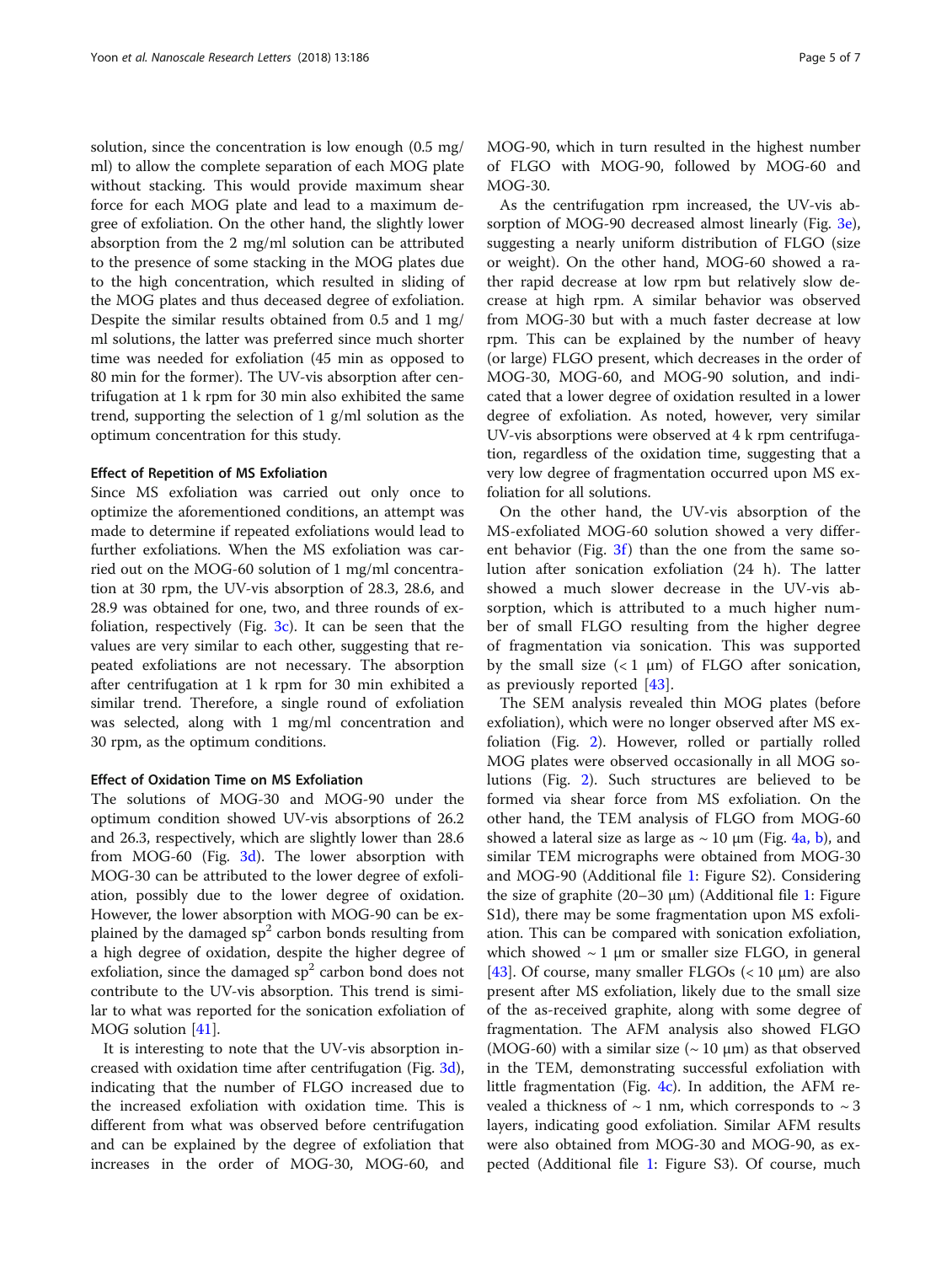<span id="page-5-0"></span>

thicker FLGO was also observed in both the TEM and the AFM.

The calculated yield of FLGO increased with oxidation time, providing 36, 51, and 65% for MOG-30, MOG-60, and MOG-90, respectively. These values can be compared with 35, 47, and 56% obtained from UV-vis absorption measurements. It can be seen that the yield based on weight is higher than the yield from UV-vis absorption. This is attributed to FLGO with damaged  $sp<sup>2</sup>$ carbon bonds, which can contribute to the weight but not to the UV-vis absorption. When compared with 19, 55, and 73% yield obtained from sonication exfoliation [[41\]](#page-6-0), one can see that the yield is higher, similar, or lower for MOG-30, MOG-60, or MOG-90, respectively. The higher yield with MOG-30 can be attributed to true shear exfoliation, which is much less affected by the degree of oxidation than sonication exfoliation. In other words, sonication exfoliation is strongly dependent on the degree of oxidation due to its fragmentation-induced exfoliation. Lastly, the sheet resistance measured was  $3.2 \times 10^2$ ,  $4.3 \times 10^3$ , and  $2.5 \times 10^4$   $\Omega/\Box$  for MOG-30, MOG-60, and MOG-90, respectively (Table 1). As expected, these values increased with oxidation time and were similar to the values obtained from sonication exfoliation. Such results may be explained by the presence of only a few large FLGO, which did not have a significant impact on the sheet resistance.

# Conclusions

A millstone was successfully fabricated with two glass plates and utilized for the exfoliation of mildly oxidized

Table 1 Sheet resistance and yield of FLGO from MS exfoliation

|                                 | $MOG-30$                    | MOG-60                      | MOG-90                  |
|---------------------------------|-----------------------------|-----------------------------|-------------------------|
| $\mathsf{Rs}$ ( $\Omega/\Box$ ) | $3.2 \pm 0.8 \times 10^{2}$ | $4.3 \pm 0.6 \times 10^{3}$ | $2.5 + 1.5 \times 10^4$ |
| Yield (%) <sup>a</sup>          | 36                          | 51                          | 65                      |
| Yield $(%)^b$                   | 35                          | 47                          | 56                      |

<sup>a</sup>Based on weight from top solution and bottom precipitate upon centrifugation

**b**Based on UV-vis absorption from top solution after centrifugation and the solution before centrifugation

graphite. The optimum conditions for MS exfoliation, which were obtained by varying the rotational rpm (10–50), solution concentration (0.5–2 mg/ml), and number of exfoliation (1–3 times), were 30 rpm, 1 mg/ ml, and one round of exfoliation. The TEM and AFM analysis showed very thin FLGO  $({\sim}1$  nm) with a size of  $\sim$  10  $\mu$ m and indicated that successful exfoliation took place with little fragmentation, compared with the pristine graphite (20–30 μm). The SEM analysis revealed edge-rolled FLGO occasionally, which was attributed to true shear exfoliation. The yield of FLGO from the weight measurement was 36, 51, and 65% for MOG-30, MOG-60, and MOG-90, respectively. A comparison with 19, 55, and 73% obtained from sonication exfoliation showed that a much better exfoliation occurred for MOG-30 with MS exfoliation, likely due to true shear exfoliation. The sheet resistance, however, was similar to the previously reported results and indicated that the number of large FLGO obtained via MS was not large.

# Additional file

[Additional file 1:](https://doi.org/10.1186/s11671-018-2598-y) Figure S1. SEM micrographs from MOG-30, MOG-60, MOG-90, and as-received graphite. Figure S2. TEM micrographs from MOG-30 and MOG-90. Figure S3. AFM micrographs from MOG-30 and MOG-90 (DOCX 2127 kb)

#### Funding

This research was financially supported by the Ministry of Knowledge Economy (MKE), Korea Institute for Advancement of Technology (KIAT), through the Inter-ER Cooperation Projects (R00000499).

#### Authors' Contributions

HJY carried out the experiment under THY's guidance, while JYL provided valuable discussion. All authors read and approved the final manuscript.

#### Competing Interests

The authors declare that they have no competing interests.

#### Publisher's Note

Springer Nature remains neutral with regard to jurisdictional claims in published maps and institutional affiliations.